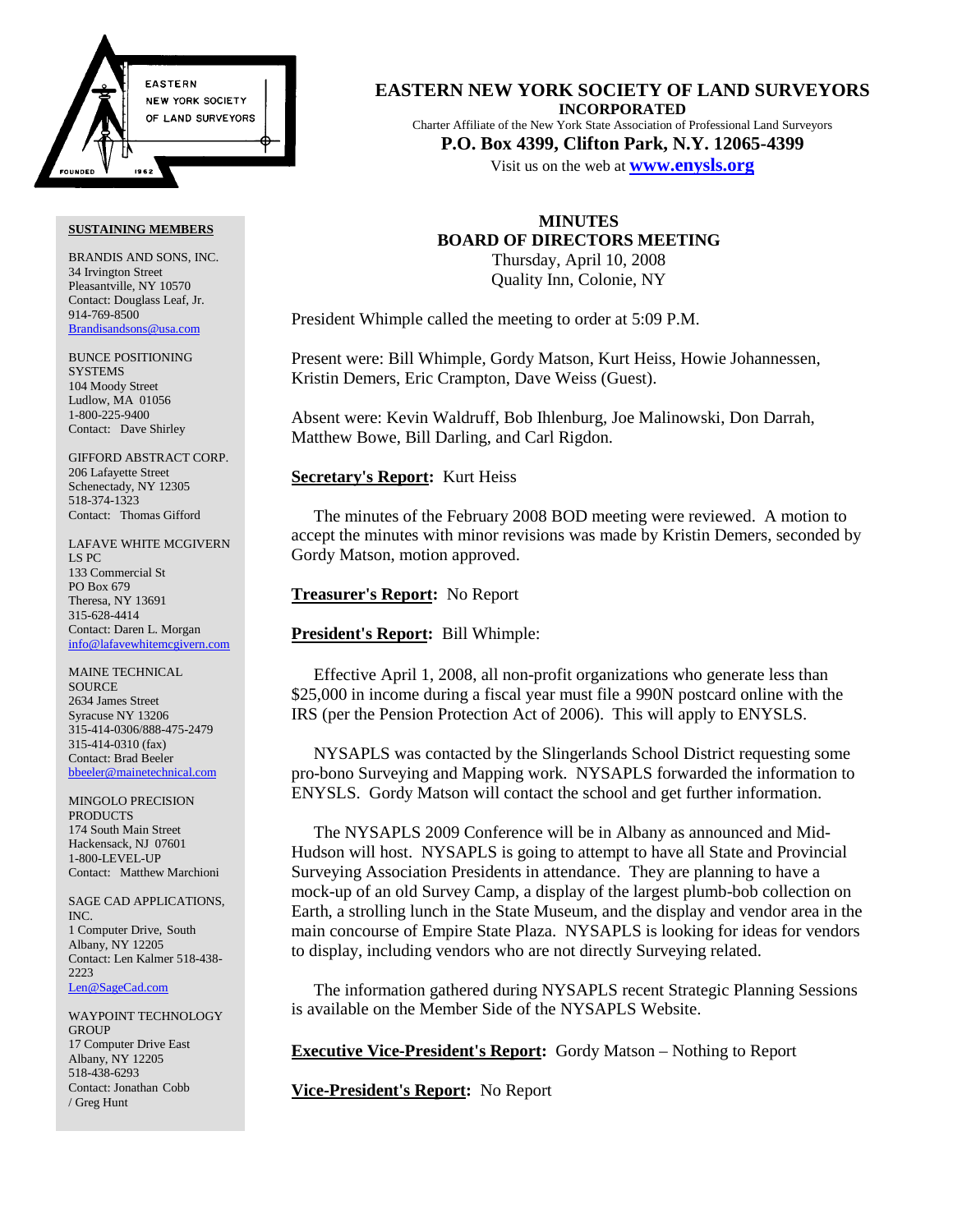### **SUSTAINING MEMBERS**

BRANDIS AND SONS, INC. 34 Irvington Street Pleasantville, NY 10570 Contact: Douglass Leaf, Jr. 914-769-8500 Brandisandsons@usa.com

BUNCE POSITIONING **SYSTEMS** 104 Moody Street Ludlow, MA 01056 1-800-225-9400 Contact: Dave Shirley

GIFFORD ABSTRACT CORP. 206 Lafayette Street Schenectady, NY 12305 518-374-1323 Contact: Thomas Gifford

LAFAVE WHITE MCGIVERN LS PC 133 Commercial St PO Box 679 Theresa, NY 13691 315-628-4414 Contact: Daren L. Morgan info@lafavewhitemcgivern.com

MAINE TECHNICAL **SOURCE** 2634 James Street Syracuse NY 13206 315-414-0306/888-475-2479 315-414-0310 (fax) Contact: Brad Beeler bbeeler@mainetechnical.com

MINGOLO PRECISION PRODUCTS 174 South Main Street Hackensack, NJ 07601 1-800-LEVEL-UP Contact: Matthew Marchioni

SAGE CAD APPLICATIONS, INC. 1 Computer Drive, South Albany, NY 12205 Contact: Len Kalmer 518-438- 2223 Len@SageCad.com

WAYPOINT TECHNOLOGY **GROUP** 17 Computer Drive East Albany, NY 12205 518-438-6293 Contact: Jonathan Cobb / Greg Hunt

# **Committee Reports:**

-----Standing Committees-----

Constitution & By-Laws: No Report

Scholastic Development: Kristin Demers: Paul Smith's has a new website with a career center for recruiting graduates.

# Ethics and Business Practices: Howie Johannessen:

The committee is monitoring a new start-up Environmental firm offering Surveying services, and also a case involving a timber trespass lawsuit because of boundary lines marked out by a forester. More to follow on both issues.

Continuing Education: No Report

Finance: No Report

Membership: Gordy Matson – Nothing to Report

Legislative: Howie Johannessen – Nothing to Report

Program: Bill Whimple:

Plans are in the works to have Bob Ihlenburg and Bill Darling present at the September Meeting. Bill Whimple is in contact with a NY State Police Sergeant who we'd like to have attend a meeting to talk about accident surveys – possibly at our January Meeting. Plans are to bring back the Sustaining Member Night in November, and possibly to schedule Finola Bianco's Insurance presentation next year.

Public Relations: No Report

Technical Information: Eric Crampton – Nothing to Report

Bill Whimple mentioned that the Vermont Agency of Transportation has CORS base station network with data available over cellphone similar to what NY has implemented.

-----Temporary and Ad-hoc Committees-----

Website and Archival Information: Kurt Heiss – Nothing to Report

# **EASTERN NEW YORK SOCIETY OF LAND SURVEYORS, INC.**

**President: William Whimple Don Darrah 2009 Matthew Bowe 2010 Bill Darling 2011** Exec. Vice-President: Gordon Matson C. Howard Johannessen 2009 Kevin Waldruff 2010 **Vice-President: Kevin Waldruff Gordon Matson 2009 William Whimple 2010 Robert J. Ihlenburg 2011 Secretary: Kurt Heiss<br>Treasurer: Robert J. Ihlenburg** 

| Don Darrah                  |
|-----------------------------|
| <b>C. Howard Johannesse</b> |
| Gordon Matson               |
| Kristin Demers              |

Past President - Joseph Malinowski

**Director N.Y. State Assoc. of Professional Land Surveyors - William Whimple (518) 732-4190 Director N.Y. State Assoc. of Professional Land Surveyors - Gordon Matson (518) 783-6054** President's Address - 38 Orchard Road, Castleton on Hudson, NY 12033 - wwhimple@cha-llp.com